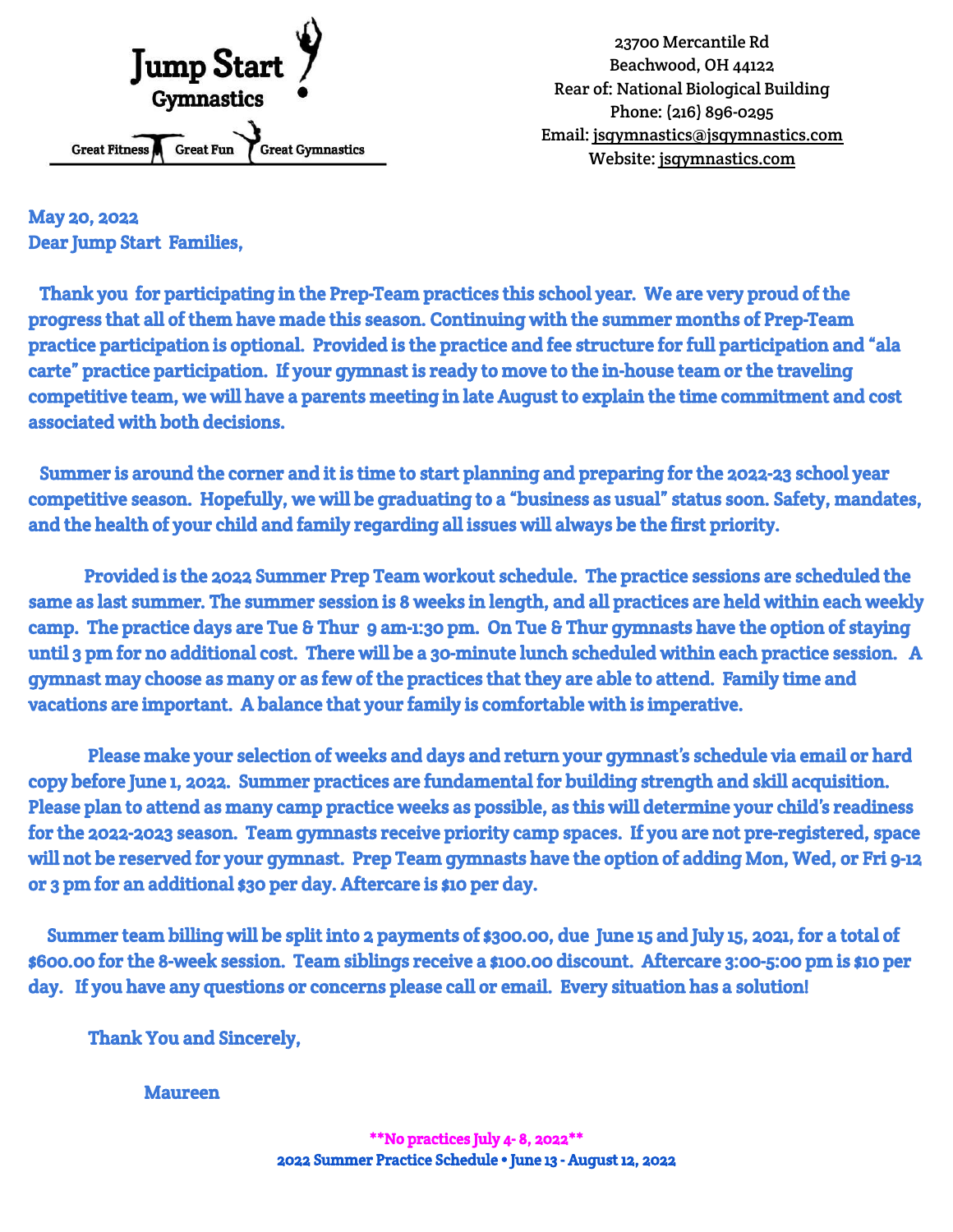## $\Lambda$ Jump Start

Great Fitness Great Fun Great Gymnastics

23700 Mercantile Rd Beachwood, OH 44122 Rear of: National Biological Building Phone: (216) 896-0295 Email: jsgymnastics@jsgymnastics.com Website: jsgymnastics.com

| Name: | 1ST1/2<br><b>PAYEMENT</b> | 2ND <sub>1</sub> /2<br><b>PAYMENT</b> |
|-------|---------------------------|---------------------------------------|
|       | 6/15/22<br>COST: \$300    | 7/15/22<br>COST: \$300                |

| <b>Tuesday</b> | Thursday     | <b>Mon Wed or Fri Camp</b><br>add on          | <b>Aftercare Camp add on</b><br>\$10 per day |  |
|----------------|--------------|-----------------------------------------------|----------------------------------------------|--|
| 9 am-1:30 pm   | 9 am-1:30 pm | $9$ am - $3$ pm = $\frac{1}{2}$ price<br>\$30 | $3:00 - 5$ pm                                |  |

| Week <sub>1</sub>                         | June 13 - 17<br><b>THEME: Train like a warrior!</b>      | PRACTICE: T / TH | CAMP: M/W/F   | <b>AFTERCARE:</b> |  |  |  |
|-------------------------------------------|----------------------------------------------------------|------------------|---------------|-------------------|--|--|--|
|                                           | PLEASE CHOOSE DAYS FOR EACH WEEK                         |                  |               |                   |  |  |  |
| Week 2                                    | June 20 - 24<br><b>THEME: Dance Explosion</b>            | PRACTICE. T / TH | CAMP: M/W/F   | <b>AFTERCARE:</b> |  |  |  |
| Themed Weeks to keep the "Camp" in Summer |                                                          |                  |               |                   |  |  |  |
| Week 3                                    | June 27 - July 1<br><b>THEME: Drama</b>                  | PRACTICE: T / TH | CAMP: M/W/F   | <b>AFTERCARE:</b> |  |  |  |
| Week 4                                    | July 11 - 15<br><b>THEME PJ Party</b>                    | PRACTICE: T / TH | CAMP: M/W/F   | <b>AFTERCARE:</b> |  |  |  |
| Week <sub>5</sub>                         | July 18 - 22<br><b>THEME: IT'S A BAKE OFF!</b>           | PRACTICE: T / TH | CAMP: $M/W/F$ | <b>AFTERCARE:</b> |  |  |  |
|                                           | *Leotard and warm-up sizing week*                        |                  |               |                   |  |  |  |
| Week 6                                    | July 25 - 29<br>THEME: Art                               | PRACTICE: T / TH | CAMP: $M/W/F$ | <b>AFTERCARE:</b> |  |  |  |
|                                           | *Competition level determination*                        |                  |               |                   |  |  |  |
| Week 7                                    | Aug 1 - 5<br>THEME: Thrills of skills!                   | PRACTICE T / TH  | CAMP: $M/W/F$ | <b>AFTERCARE:</b> |  |  |  |
|                                           | *Routine composition for the competitive season*         |                  |               |                   |  |  |  |
| Week 8                                    | Aug 8-12<br><b>THEME: Best of the Olympics</b><br>sports | PRACTICE: T / TH | CAMP: $M/W/F$ | <b>AFTERCARE:</b> |  |  |  |
|                                           |                                                          |                  |               |                   |  |  |  |
| # OF CAMPS:                               | <b>LEO SIZE:</b><br><b>SHORT SIZE:</b>                   |                  |               |                   |  |  |  |